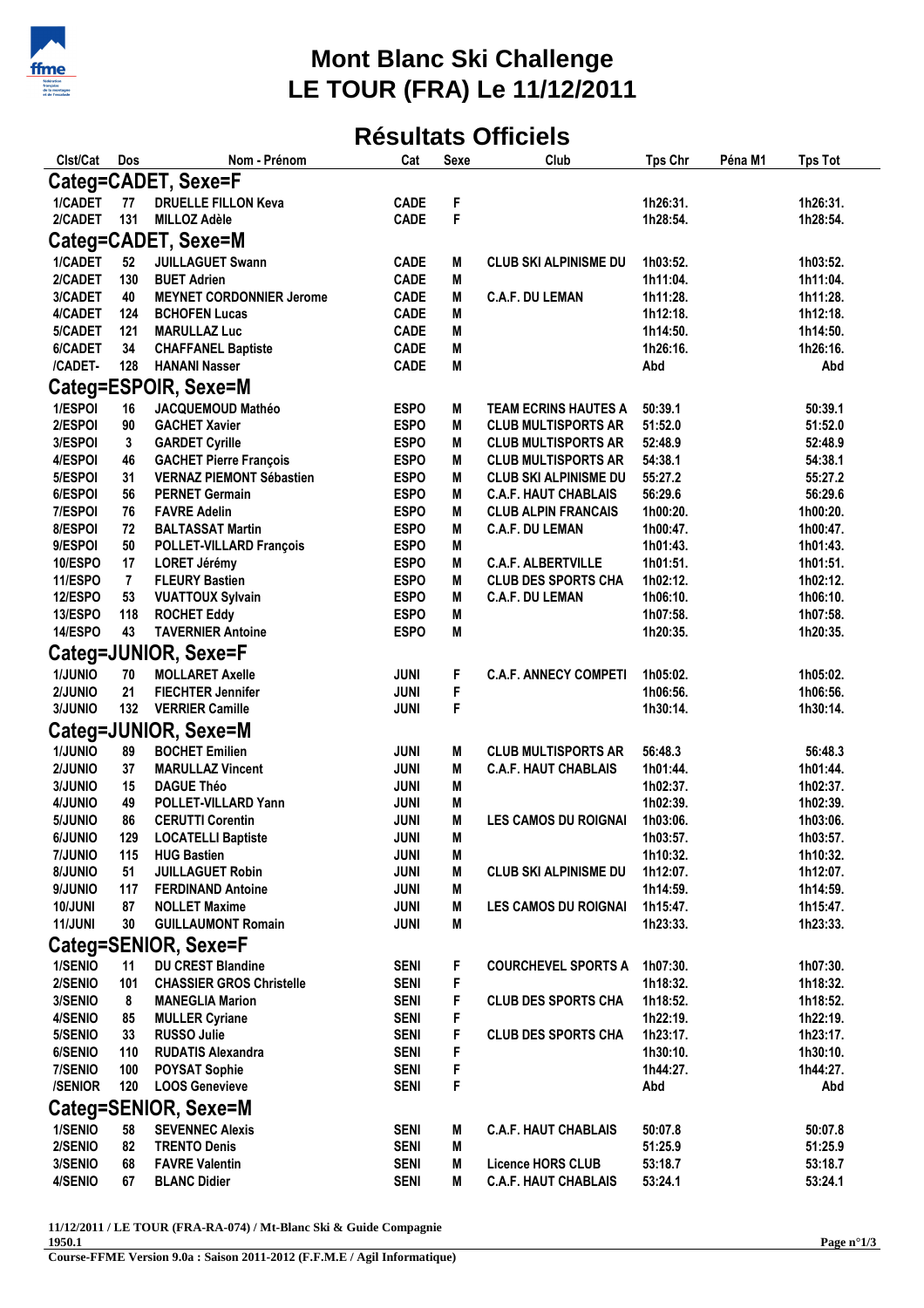| Clst/Cat              | <b>Dos</b>              | Nom - Prénom                                        | Cat                        | Sexe   | Club                         | <b>Tps Chr</b>       | Péna M1 | <b>Tps Tot</b>       |  |
|-----------------------|-------------------------|-----------------------------------------------------|----------------------------|--------|------------------------------|----------------------|---------|----------------------|--|
| <b>5/SENIO</b>        | 111                     | <b>REMY Cedric</b>                                  | <b>SENI</b>                | M      |                              | 53:24.6              |         | 53:24.6              |  |
| 6/SENIO               | 80                      | <b>BLANC Philippe</b>                               | <b>SENI</b>                | M      | <b>C.A.F. HAUT CHABLAIS</b>  | 54:17.5              |         | 54:17.5              |  |
| 7/SENIO               | 27                      | <b>GACHET Yann</b>                                  | <b>SENI</b>                | M      | <b>CLUB DES SPORTS CHA</b>   | 54:46.4              |         | 54:46.4              |  |
| 8/SENIO               | 119                     | <b>BOMBARDO Gregory</b>                             | <b>SENI</b>                | M      |                              | 56:50.4              |         | 56:50.4              |  |
| 9/SENIO               | 81                      | <b>BARTHELEMY Julien</b>                            | <b>SENI</b>                | M      |                              | 57:03.9              |         | 57:03.9              |  |
| 10/SENI               | 69                      | <b>SCRIMGEOUR Carron</b>                            | <b>SENI</b>                | M      | <b>CLUB DES SPORTS CHA</b>   | 57:20.7              |         | 57:20.7              |  |
| 11/SENI               | 122                     | <b>GENTET Frederic</b>                              | <b>SENI</b>                | M      |                              | 58:06.5              |         | 58:06.5              |  |
| 12/SENI               | 12                      | <b>ENGRAND Christophe</b>                           | <b>SENI</b>                | M      | <b>CLUB DES SPORTS CHA</b>   | 58:20.4              |         | 58:20.4              |  |
| 13/SENI               | 48                      | <b>FAYOLLE Sébastien</b>                            | <b>SENI</b>                | M      |                              | 59:45.0              |         | 59:45.0              |  |
| 14/SENI               | 38                      | <b>CART Julien</b>                                  | <b>SENI</b>                | M      |                              | 1h02:28.             |         | 1h02:28.             |  |
| 15/SENI               | $\overline{\mathbf{4}}$ | <b>DI TUCCI Vittorio</b>                            | <b>SENI</b><br><b>SENI</b> | M<br>M | <b>CLUB DES SPORTS CHA</b>   | 1h02:39.<br>1h03:37. |         | 1h02:39.             |  |
| 16/SENI<br>17/SENI    | 61<br>94                | <b>BADRE Guillaume</b><br><b>DARBELLAY François</b> | <b>SENI</b>                | M      |                              | 1h04:36.             |         | 1h03:37.<br>1h04:36. |  |
| 18/SENI               | 123                     | <b>TAAM Max</b>                                     | <b>SENI</b>                | M      |                              | 1h04:39.             |         | 1h04:39.             |  |
| 19/SENI               | 57                      | <b>GRENAT Raphaël</b>                               | <b>SENI</b>                | M      | <b>C.A.F. DU LEMAN</b>       | 1h04:41.             |         | 1h04:41.             |  |
| 20/SENI               | 79                      | <b>DUC Christophe</b>                               | <b>SENI</b>                | M      |                              | 1h07:09.             |         | 1h07:09.             |  |
| 21/SENI               | 83                      | <b>BOHIN Sébastien</b>                              | <b>SENI</b>                | M      |                              | 1h07:11.             |         | 1h07:11.             |  |
| 22/SENI               | 103                     | <b>MERCIER Bertrand</b>                             | <b>SENI</b>                | M      |                              | 1h07:57.             |         | 1h07:57.             |  |
| 23/SENI               | 23                      | <b>GAUMONT Yann</b>                                 | <b>SENI</b>                | M      | <b>C.A.F. HAUT CHABLAIS</b>  | 1h09:59.             |         | 1h09:59.             |  |
| 24/SENI               | 108                     | <b>IMBERT Christophe</b>                            | <b>SENI</b>                | M      |                              | 1h10:54.             |         | 1h10:54.             |  |
| 25/SENI               | 14                      | PRUVOST Sylvère                                     | <b>SENI</b>                | M      | <b>CLUB DES SPORTS CHA</b>   | 1h11:56.             |         | 1h11:56.             |  |
| 26/SENI               | 93                      | <b>VEUTHAY Lionel</b>                               | <b>SENI</b>                | M      | <b>CLUB DES SPORTS CHA</b>   | 1h12:21.             |         | 1h12:21.             |  |
| 27/SENI               | 116                     | <b>REY Aurelien</b>                                 | <b>SENI</b>                | M      |                              | 1h12:23.             |         | 1h12:23.             |  |
| 28/SENI               | 18                      | <b>MAZAN Frédéri</b>                                | <b>SENI</b>                | M      | <b>Licence HORS CLUB</b>     | 1h12:29.             |         | 1h12:29.             |  |
| 29/SENI               | 96                      | <b>FISCHER Arnaud</b>                               | <b>SENI</b>                | M      |                              | 1h12:29.             |         | 1h12:29.             |  |
| 30/SENI               | 10                      | <b>ABRY Christophe</b>                              | <b>SENI</b>                | M      | <b>Licence HORS CLUB</b>     | 1h12:31.             |         | 1h12:31.             |  |
| 31/SENI               | 20                      | <b>FRITSCH Matthieu</b>                             | <b>SENI</b>                | M      |                              | 1h16:37.             |         | 1h16:37.             |  |
| 32/SENI               | 28                      | <b>ARMAND Grégory</b>                               | <b>SENI</b>                | M      |                              | 1h17:14.             |         | 1h17:14.             |  |
| <b>33/SENI</b>        | 105                     | <b>PESANDO Nicolo</b>                               | <b>SENI</b>                | M      |                              | 1h18:43.             |         | 1h18:43.             |  |
| 34/SENI               | 97                      | <b>PAULHAN Romain</b>                               | <b>SENI</b>                | M      |                              | 1h19:41.             |         | 1h19:41.             |  |
| 35/SENI               | 35                      | <b>GEORGE Adam</b>                                  | <b>SENI</b>                | M      |                              | 1h19:57.             |         | 1h19:57.             |  |
| 36/SENI               | 64                      | <b>THEBAUDIN Guillaume</b>                          | <b>SENI</b>                | M      | <b>CLUB DES SPORTS CHA</b>   | 1h20:00.             |         | 1h20:00.             |  |
| 37/SENI<br>38/SENI    | 55<br>106               | <b>FREIXANET Thomas</b><br><b>ARTUSO Bruno</b>      | <b>SENI</b><br><b>SENI</b> | M<br>M | <b>Licence HORS CLUB</b>     | 1h22:05.             |         | 1h22:05.             |  |
| <b>39/SENI</b>        | 113                     | <b>NIKLES Alain</b>                                 | <b>SENI</b>                | M      |                              | 1h22:35.<br>1h23:36. |         | 1h22:35.<br>1h23:36. |  |
| 40/SENI               | 104                     | <b>ROSINA Alex</b>                                  | <b>SENI</b>                | M      |                              | 1h26:19.             |         | 1h26:19.             |  |
| 41/SENI               | 63                      | <b>REY Alexandre</b>                                | <b>SENI</b>                | M      | <b>CLUB DES SPORTS CHA</b>   | 1h27:53.             |         | 1h27:53.             |  |
| 42/SENI               | 5                       | <b>GUILLEMET Gregory</b>                            | <b>SENI</b>                | М      | <b>CLUB DES SPORTS CHA</b>   | 1h31:44.             |         | 1h31:44.             |  |
| 43/SENI               | 29                      | <b>TARRIER Fabrice</b>                              | <b>SENI</b>                | M      |                              | 1h33:55.             |         | 1h33:55.             |  |
| 44/SENI               | 134                     | <b>CARION Lionel</b>                                | <b>SENI</b>                | M      |                              | 1h34:37.             |         | 1h34:37.             |  |
| 45/SENI               | 88                      | <b>VILLIE Guillaume</b>                             | <b>SENI</b>                | M      | <b>GRENOBLE UNIVERSITE</b>   | 1h36:29.             |         | 1h36:29.             |  |
| 46/SENI               | 36                      | <b>VILLEROUX Antonin</b>                            | <b>SENI</b>                | M      |                              | 1h41:48.             |         | 1h41:48.             |  |
| 47/SENI               | 42                      | <b>AMIEL Jean-Olivier</b>                           | <b>SENI</b>                | Μ      |                              | 2h42:45.             |         | 2h42:45.             |  |
| /SENIOR               | 66                      | <b>ECOEUR Yannick</b>                               | <b>SENI</b>                | M      |                              | Abd                  |         | Abd                  |  |
| /SENIOR               | 65                      | <b>CLAUDEPIERRE Lionel</b>                          | <b>SENI</b>                | M      |                              | Abd                  |         | Abd                  |  |
| Categ=VETERAN, Sexe=F |                         |                                                     |                            |        |                              |                      |         |                      |  |
| 1/VETER               | 22                      | <b>SILITCH Nina</b>                                 | <b>VETE</b>                | F      | <b>CLUB DES SPORTS CHA</b>   | 1h10:59.             |         | 1h10:59.             |  |
| 2/VETER               | 73                      | <b>TRECOURT Sylvie</b>                              | <b>VETE</b>                | F      |                              | 1h34:07.             |         | 1h34:07.             |  |
| 3/VETER               | 98                      | <b>VERRIER Sophie</b>                               | <b>VETE</b>                | F      | <b>CLUB DES SPORTS CHA</b>   | 1h46:26.             |         | 1h46:26.             |  |
| Categ=VETERAN, Sexe=M |                         |                                                     |                            |        |                              |                      |         |                      |  |
| 1/VETER               | 75                      | <b>FABRE Laurent</b>                                | <b>VETE</b>                | M      |                              | 1h02:30.             |         | 1h02:30.             |  |
| 2/VETER               | 91                      | <b>CAPRON Alain</b>                                 | <b>VETE</b>                | M      | <b>MONTAGNES DE L'OISA</b>   | 1h05:55.             |         | 1h05:55.             |  |
| 3/VETER               | 54                      | <b>MARTIN David</b>                                 | <b>VETE</b>                | Μ      | <b>CLUB DES SPORTS CHA</b>   | 1h06:33.             |         | 1h06:33.             |  |
| 4/VETER               | 1                       | <b>GADIOLET Jean</b>                                | <b>VETE</b>                | M      |                              | 1h07:49.             |         | 1h07:49.             |  |
| 5/VETER               | 44                      | <b>LECLAINCHE Philippe</b>                          | <b>VETE</b>                | Μ      |                              | 1h07:49.             |         | 1h07:49.             |  |
| 6/VETER               | 109                     | <b>GIRODON Nicol</b>                                | <b>VETE</b>                | M      |                              | 1h08:11.             |         | 1h08:11.             |  |
| 7/VETER               | 107                     | <b>BAQUET Jean-Charles</b>                          | <b>VETE</b>                | Μ      |                              | 1h10:34.             |         | 1h10:34.             |  |
| 8/VETER               | 102                     | <b>POGNAT David</b>                                 | <b>VETE</b>                | Μ      |                              | 1h12:17.             |         | 1h12:17.             |  |
| 9/VETER               | 71                      | <b>MOLLARET Bruno</b>                               | <b>VETE</b>                | Μ      | <b>C.A.F. ANNECY COMPETI</b> | 1h12:29.             |         | 1h12:29.             |  |
| 10/VETE               | $\mathbf{2}$            | <b>DEVEY Michel</b>                                 | <b>VETE</b>                | M      |                              | 1h14:59.             |         | 1h14:59.             |  |
| 11/VETE               | 92                      | <b>POUSSIN Denis</b>                                | <b>VETE</b>                | M      |                              | 1h15:11.             |         | 1h15:11.             |  |
| 12/VETE               | 127                     | <b>MORAND Gerard</b>                                | <b>VETE</b>                | Μ      |                              | 1h16:25.             |         | 1h16:25.             |  |
| 13/VETE               | 47                      | <b>PLANTIE Philippe</b>                             | <b>VETE</b>                | Μ      | <b>PASSY ESCALADE</b>        | 1h18:09.             |         | 1h18:09.             |  |
| 14/VETE               | 78                      | <b>RIBES Severino</b>                               | <b>VETE</b>                | Μ      |                              | 1h18:40.             |         | 1h18:40.             |  |
| 15/VETE               | 99                      | <b>VERRIER Luc</b>                                  | <b>VETE</b>                | M      | <b>CLUB DES SPORTS CHA</b>   | 1h18:53.             |         | 1h18:53.             |  |

**11/12/2011 / LE TOUR (FRA-RA-074) / Mt-Blanc Ski & Guide Compagnie**